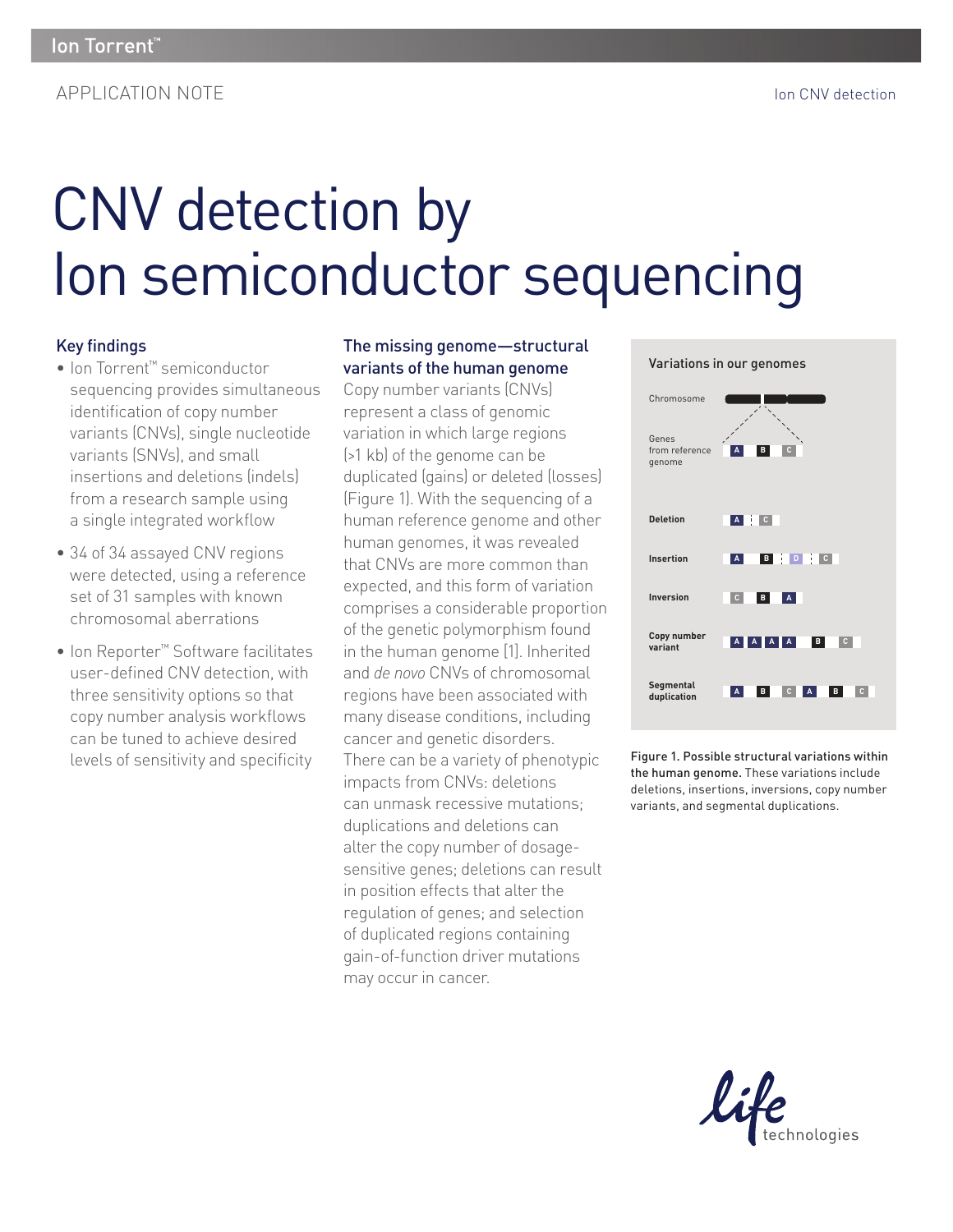

Figure 2. Targeted DNA sequencing workflow. Life Technologies supplies an easy-to-implement, cost-effective, rapid, and scalable targeted DNA sequencing workflow for the Ion PGM™ System that takes <11 hours (3.5-hour library construction, 4-hour template preparation, 2.3-hour sequencing run, and 1-hour data analysis) from library to variant-called results. Following library construction using the Ion AmpliSeq™ Library Kit, template preparation and 200-base sequencing runs are completed in just 2.3 hours for the Ion 314™ Chip and 4.4 hours for the Ion 318™ Chip. Primary data analysis is performed using Torrent Suite™ Software, and SNV, indel, and CNV polymorphisms are determined using Ion Reporter™ Software.

#### One workflow for the detection of SNVs, indels, and CNVs

Ion AmpliSeq™ technology provides a simple, highly multiplexed, and PCR-based library preparation that enables researchers to rapidly sequence targeted regions of the human genome. For example, the Ion AmpliSeq™ Comprehensive Cancer Panel multiplexes ~16,000 primer pairs in just 4 pools to target >400 genes encoding most of the known oncogenes and tumor suppressors. Ion AmpliSeq™ technology, combined with Ion Torrent™ semiconductor sequencing, delivers a rapid workflow with the power to simultaneously identify single nucleotide variants (SNVs), short insertions and deletions (indels), and CNVs within a research sample using a single, simple workflow (Figure 2). Further, the Ion AmpliSeq™ Designer, a free assay design tool, can be utilized to create custom, ultrahigh-multiplex primer pools to target any region of interest within the genome. In this application note, we describe how researchers can leverage Ion AmpliSeq™

technology and the Ion PGM™ System along with Ion Reporter™ Software to identify CNVs. Using genomic regions targeted by the Ion AmpliSeq™ Comprehensive Cancer Panel, 34 out of 34 previously annotated CNV regions were detected from a reference set of 31 samples using Ion Reporter™ Software.

## **Results**

In a single-blind retrospective study, the performance of the algorithm was assessed on 31 archived samples with known CNVs that were amplified using the Ion AmpliSeq™ Comprehensive Cancer Panel (CCP) primer set and sequenced on the Ion PGM™ instrument (Table 1). Across the sample set, 34 previously annotated CNV regions were assessed based on coverage by amplicons in the ~16,000-amplicon CCP panel (Supplementary information, Table A). Using Ion Reporter™ Software and applying the medium sensitivity setting, the CNV algorithm detected 34 of the 34 CNV segments. Figure 3 illustrates

an example of a previously annotated deletion that was detected in a region of chromosome 11 from sequence read data. This deletion on the short arm of chromosome 11 deletes the *EXT2* gene, seen in Potocki-Shaffer syndrome (Figure 3B).

Additional CNV regions were also identified that were not annotated in the original microarray data. Among these additional detected events were putative false positives with high ploidy counts of ≥7 detected on chromosome 14q32 (in a single sample) and on chromosome 16p11.2 (in four samples) that demonstrated low coverage in the control sample but yielded a relatively high coverage ratio between the test samples and the control sample for these regions. Support for CNVs in these regions was low (confidence values of  $< 5.7$ ) in the statistical model, due to the low coverage in the control sample. However, duplications or deletions in regions on chromosomes 14q32 and 16p11.2 are commonly observed in samples analyzed by higher density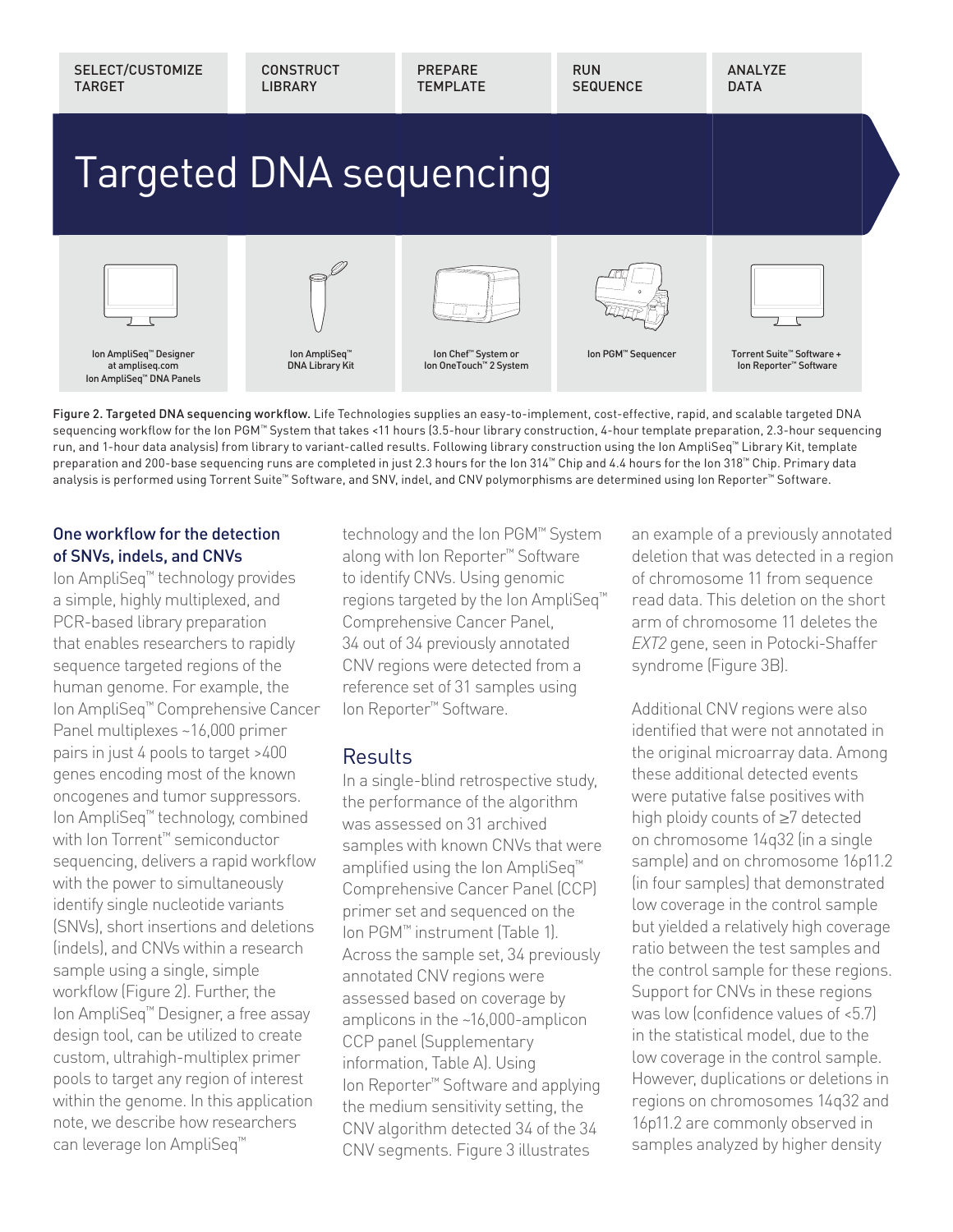#### $chr3$  $chr6$ chr1 chr<sub>2</sub>  $\mathbb{D}$  is  $\mathbb{C}$  in the set  $\mathbb{D}$  is  $\mathbb{C}$  in the set  $\mathbb{C}$  $chr11$  $\frac{a}{2}$   $\frac{a}{2}$   $\frac{a}{2}$   $\frac{a}{2}$   $\frac{a}{2}$   $\frac{a}{2}$   $\frac{a}{2}$   $\frac{a}{2}$   $\frac{a}{2}$   $\frac{a}{2}$   $\frac{a}{2}$   $\frac{a}{2}$   $\frac{a}{2}$ **THE STATE OF STATE OF STATE OF STATE OF STATE OF STATE OF STATE OF STATE OF STATE OF STATE OF STATE OF STATE OF STATE OF STATE OF STATE OF STATE OF STATE OF STATE OF STATE OF STATE OF STATE OF STATE OF STATE OF STATE OF S**  $\sum_{n=1}^{\infty}$  $\begin{array}{c}\n\hline\n\text{chr15} \\
\hline\n\text{chr15}\n\end{array}$  $chr14$ chr16 chr17 **EXAMPLE** B  $\begin{array}{c}\n\hline\n\text{chr} \\
\hline\n\text{chr} \\
\hline\n\text{chr} \\
\hline\n\text{chr} \\
\hline\n\text{chr} \\
\hline\n\text{chr} \\
\hline\n\text{chr} \\
\hline\n\text{chr} \\
\hline\n\text{chr} \\
\hline\n\text{chr} \\
\hline\n\text{chr} \\
\hline\n\text{chr} \\
\hline\n\text{chr} \\
\hline\n\text{chr} \\
\hline\n\text{chr} \\
\hline\n\text{chr} \\
\hline\n\text{chr} \\
\hline\n\text{chr} \\
\hline\n\text{chr} \\
\hline$ chrY

B.

| File Genomes View Tracks Regions Tools GenomeSpace Help |                           |                                  |                |                               |                                                                                                 |                         | Jrg 1GV - Session: http://vv08.6080/ir16/rest/wVerRest/getFile?filePath:/data/fR/vv08/data/nami_0415/namita.patel@lifetech.com/arn_0415_whitePaper/ann_0416_whitePaper_271486d83e123510013e1544e2d60018_2013041604554704053/ou                                                                                                                                     |                      |          |                  |                                                                                                                                                                                                                                                                                                                                                                                                                                                                     |                         | <b>For Big Hotel</b>          |
|---------------------------------------------------------|---------------------------|----------------------------------|----------------|-------------------------------|-------------------------------------------------------------------------------------------------|-------------------------|--------------------------------------------------------------------------------------------------------------------------------------------------------------------------------------------------------------------------------------------------------------------------------------------------------------------------------------------------------------------|----------------------|----------|------------------|---------------------------------------------------------------------------------------------------------------------------------------------------------------------------------------------------------------------------------------------------------------------------------------------------------------------------------------------------------------------------------------------------------------------------------------------------------------------|-------------------------|-------------------------------|
| Human hg 19 v 12                                        | $-$ dr11                  | - dv11:44,066,815-44,364,965     |                |                               | $\circ$ $\bullet$ $\bullet$ $\bullet$ $\circ$ $\bullet$ $\bullet$ $\bullet$ $\bullet$ $\bullet$ |                         |                                                                                                                                                                                                                                                                                                                                                                    |                      |          |                  |                                                                                                                                                                                                                                                                                                                                                                                                                                                                     |                         |                               |
|                                                         | $-15.4$                   | $-15.5$                          | 015.1<br>p14.3 | p14.1                         | p13<br>B12                                                                                      |                         | p11.2 p11.12<br>$q11 - q12.1$<br>q12.3                                                                                                                                                                                                                                                                                                                             | 415.2<br>g15.4 g15.5 | $-014.1$ | $e14.2$ $e14.3$  | $-421$<br>q22.1<br>22.3                                                                                                                                                                                                                                                                                                                                                                                                                                             | 623.3<br>$-423.1$       | $q24.1$ $q24.2$ $q24.3$ $q25$ |
|                                                         |                           | 44,100 kb                        |                |                               |                                                                                                 |                         | 44,200 Ms                                                                                                                                                                                                                                                                                                                                                          | 297 kb               |          |                  | 44,900 Mb                                                                                                                                                                                                                                                                                                                                                                                                                                                           |                         |                               |
| Sample CN Coverage                                      | $10 - 0.361$              |                                  | <b>College</b> |                               | $\lambda_2 = \lambda_1 = \ldots = \lambda_1 = \lambda_1$                                        | the company of the com- | The contract of the contract of                                                                                                                                                                                                                                                                                                                                    | <b>ALC: NO</b>       |          | $\gamma \sim 10$ |                                                                                                                                                                                                                                                                                                                                                                                                                                                                     |                         |                               |
| Control CN Coverage                                     | 10-2.10                   |                                  |                | $\frac{1}{2}$ , $\frac{1}{2}$ | $\sim$ $ \sim$                                                                                  | $\sim$                  | $-2$                                                                                                                                                                                                                                                                                                                                                               | and the con-         |          | Dec.             |                                                                                                                                                                                                                                                                                                                                                                                                                                                                     |                         |                               |
| Self sample Plaidy (ycf)                                |                           |                                  |                |                               |                                                                                                 |                         |                                                                                                                                                                                                                                                                                                                                                                    |                      |          |                  |                                                                                                                                                                                                                                                                                                                                                                                                                                                                     |                         |                               |
| sample plaidy (sep)                                     | 10-200                    |                                  |                |                               |                                                                                                 |                         |                                                                                                                                                                                                                                                                                                                                                                    |                      |          |                  |                                                                                                                                                                                                                                                                                                                                                                                                                                                                     |                         |                               |
| 4477695 CCP hotspots 20121225                           |                           |                                  |                |                               |                                                                                                 |                         |                                                                                                                                                                                                                                                                                                                                                                    |                      |          |                  |                                                                                                                                                                                                                                                                                                                                                                                                                                                                     |                         |                               |
| 4477685 CCP designed                                    |                           |                                  |                | $11 - 1$                      | 11.1                                                                                            |                         |                                                                                                                                                                                                                                                                                                                                                                    |                      |          | 111.1            |                                                                                                                                                                                                                                                                                                                                                                                                                                                                     |                         |                               |
| RefSes Oanes                                            | H∰L∯H                     | 计电摄册目                            |                |                               |                                                                                                 |                         | the contract of the company of the contract of the contract of the contract of the contract of the contract of                                                                                                                                                                                                                                                     |                      | $\cdots$ |                  | $\begin{array}{c ccccccccccccccccc} \hline \multicolumn{3}{c }{\textbf{m}} & \multicolumn{3}{c }{\textbf{m}} & \multicolumn{3}{c }{\textbf{m}} & \multicolumn{3}{c }{\textbf{m}} & \multicolumn{3}{c }{\textbf{m}} & \multicolumn{3}{c }{\textbf{m}} & \multicolumn{3}{c }{\textbf{m}} & \multicolumn{3}{c }{\textbf{m}} & \multicolumn{3}{c }{\textbf{m}} & \multicolumn{3}{c }{\textbf{m}} & \multicolumn{3}{c }{\textbf{m}} & \multicolumn{3}{c }{\textbf{m}} &$ |                         |                               |
| Hat0 Exsemble penes                                     | <u> " Lillit it til "</u> | <b>the dedition of the light</b> |                |                               |                                                                                                 |                         | $\begin{picture}(150,10) \put(0,0){\vector(1,0){100}} \put(10,0){\vector(1,0){100}} \put(10,0){\vector(1,0){100}} \put(10,0){\vector(1,0){100}} \put(10,0){\vector(1,0){100}} \put(10,0){\vector(1,0){100}} \put(10,0){\vector(1,0){100}} \put(10,0){\vector(1,0){100}} \put(10,0){\vector(1,0){100}} \put(10,0){\vector(1,0){100}} \put(10,0){\vector(1,0){100}}$ |                      |          |                  |                                                                                                                                                                                                                                                                                                                                                                                                                                                                     | ENSGCOODSCORPED * * * * |                               |
| <b>B</b> tracks                                         | chr11:44.247.250          |                                  |                |                               |                                                                                                 |                         |                                                                                                                                                                                                                                                                                                                                                                    |                      |          |                  |                                                                                                                                                                                                                                                                                                                                                                                                                                                                     |                         | <b>548M of 747M</b>           |

Figure 3. Example of a sample (GM22624) with a deletion CNV on chromosome 11. (A) The left panel illustrates the visualization of CNVs over the entire genome in the karyotype view. The deletion CNV (red line) was detected in a region of chromosome 11 (selected for focus in the right panel), at the same position as the deletion detected by SNP array. (B) The CNV red line in the "sample ploidy (seg)" track was detected in a single gene *(EXT2)*, with no evidence of copy number change in amplicons covering flanking genes. CNVs are visualized in Ion Reporter™ Software using a custom version of Integrative Genomics Viewer (IGV), which offers the standard Genome Browser view as well as a CNV track with normalized coverage track for the test and control samples. Note that additional tracks also indicate SNVs, indels, and genes/exons.

Table 1. Confirmation of CNVs by Ion Torrent™ semiconductor sequencing. A reference set of 34 previously annotated CNV regions was assessed using the Ion AmpliSeq™ Comprehensive Cancer Panel across 31 cell line genomes that contain significant chromosomal aberrations. The CDC Genetic Testing Reference Materials Coordination Program (GeT-RM) previously characterized this sample set as reference material. The number and size range of the duplications and deletions as determined by microarray are listed. Note that the detection and size range of CNVs are limited by amplicons spanning the known CNVs. We recommended that at least 10 amplicons cover a region for robust detection of CNVs (see Best Practices sidebar). The performance of the CNV detection algorithm was evaluated using the medium sensitivity setting in Ion Reporter™ Software.

|                 | <b>Microarray</b>                                                           |                  | <b>Confirmed by</b><br>sequence reads |           |
|-----------------|-----------------------------------------------------------------------------|------------------|---------------------------------------|-----------|
|                 | <b>Duplications</b>                                                         | <b>Deletions</b> | Duplications                          | Deletions |
| Number          | 11                                                                          | 23               | 11                                    | 23        |
| Size range (bp) | $2.92 \times 10^{6} - 1.55$ 8.33. x 10 <sup>5</sup> – 1.55<br>$\times 10^8$ | $\times 10^8$    |                                       |           |

microarrays, and may represent common CNVs in some cell lines. A small (4.3 kb) duplication on chromosome 22 (with a ploidy of 3) was also detected in a single sample. Similarly, this duplication had low statistical support with a confidence score of 5.5. It is difficult to classify the above six duplication events as true false positives, due to the use of differing human genome reference annotations (hg18 for the microarray results vs. hg19 for the sequence read data), the use of different normal controls (single control sample for sequence read data vs. a composite normal control for microarray data), and the higher resolution of CNV detection possible using sequence read data.

Detection of CNV events is dependent on position and distribution of amplicons used in the CCP panel. The 11 confirmed duplications detected by sequence reads were spanned by amplicons ranging in size from 51.4 kb to 1.13 Mb (Supplementary information, Table A). The 23 deletions were detected by CCP amplicons ranging in size from 6.69 kb to 1.13 Mb. Using the medium sensitivity setting, detection of the breakpoints for a large 6.11 Mb duplication of chromosome 3 (ploidy of 3) detected by 313 amplicons across the CNV region closely corresponded to the coordinates predicted by the microarray data, whereas recognition of a 4.42 Mb deletion on chromosome 1 was possible with 11 amplicons that spanned only 6,692 bases (Supplementary information, Table A). These results indicate that considerably larger CNVs can be detected with Ion AmpliSeq™ amplicons designed for SNV and indel detection, in this case 409 cancerrelated genes encompassing >50% of the Wellcome Trust Sanger Institute Cancer Gene Census.

A.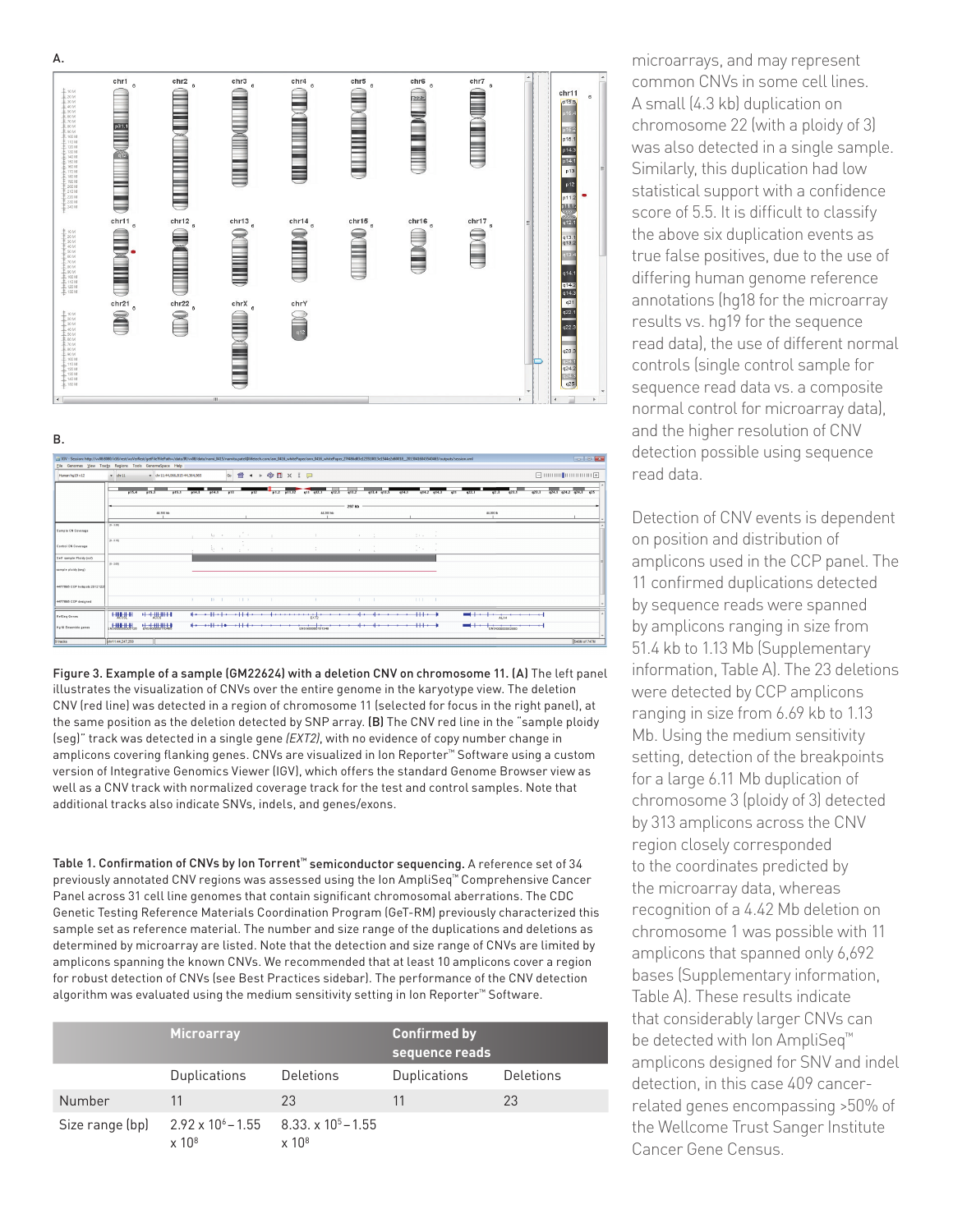## Conclusion

Ion AmpliSeq™ target selection technology and Ion Reporter™ Software, in combination with the Ion PGM™ System, provide a robust method for the detection of CNVs, SNVs, and indels in a sample in a single, rapid workflow solution for your research. Using a tunable software algorithm that can be user-defined, internal performance

testing demonstrated detection of 34 of 34 CNVs when the Ion AmpliSeq<sup>™</sup> CCP primer set was tested on a reference panel of 31 cell line samples that harbor significant chromosomal abnormalities. In conclusion, the Ion AmpliSeq™ targeted sequencing workflow provides a rapid, accurate, and sensitive research solution for CNV detection from sequencing read data.

#### **References**

1. Conrad DF, Pinto D, Redon R et al. (2010) Origins and functional impact of copy number variation in the human genome. *Nature* 464: 704–712.

## Best practices for CNV detection from Ion AmpliSeq™ sequencing data

#### Consistent sample preparation and pooling

It is important that the control and experimental Ion AmpliSeq™ libraries be made following the same procedure. Each pool of a particular library should be quantified carefully using the Ion Library Quantitation Kit (Cat. No. 4468802) before pooling libraries.

#### Choosing a control sample

CNVs will be reported based on their copy number relative to the control sample used. Therefore, it is desirable to choose a control sample with no known CNVs in any region covered by the Ion AmpliSeq™ panel used. If most or all test samples are reported as having a CNV in the same region, one possible cause is that the control sample actually has a CNV in that region.

#### Filtering by score

By default all candidate CNVs are shown; however, CNVs with higher scores are more likely to be true positives. Users can filter reported CNVs by scores assigned by the software, with scores >10 indicating high-confidence CNVs. However, the exact threshold to use may depend on the panel and the nature of the CNVs under investigation.

#### Sex chromosomes

Copy number state and confidence scores on X and Y chromosomes will be determined relative to the gender of the control sample. For example, the expected ploidy of X for a male control sample is 1. If the test sample also has 1 copy of X, the confidence score for a CNV will be 0, since there is no evidence of an unexpected ploidy state.

### Ion AmpliSeq™ panel design and CNV detection

When using Ion AmpliSeq™ Designer to create an Ion AmpliSeq™ panel that will be used to determine CNVs, consider the following: The algorithm will robustly detect CNVs if <20% of amplicons in a panel are likely to display CNVs. At >20%, the diploid state may not be robustly detected and could result in determination of the wrong copy number. Generally, CNVs can be robustly detected if at least 10 amplicons cover a CNV region. It may be possible to call CNVs with fewer amplicons (especially with the low stringency setting), but there is a risk of increased noise and a CNV covered by <10 amplicons may not be detected.

#### Limits of CNV detection

If the number of copies of a CNV is >10, this will be reported as a copy number of 10 in the Ion Reporter™ 1.6 release.



## Find out more at lifetechnologies.com/ampliseq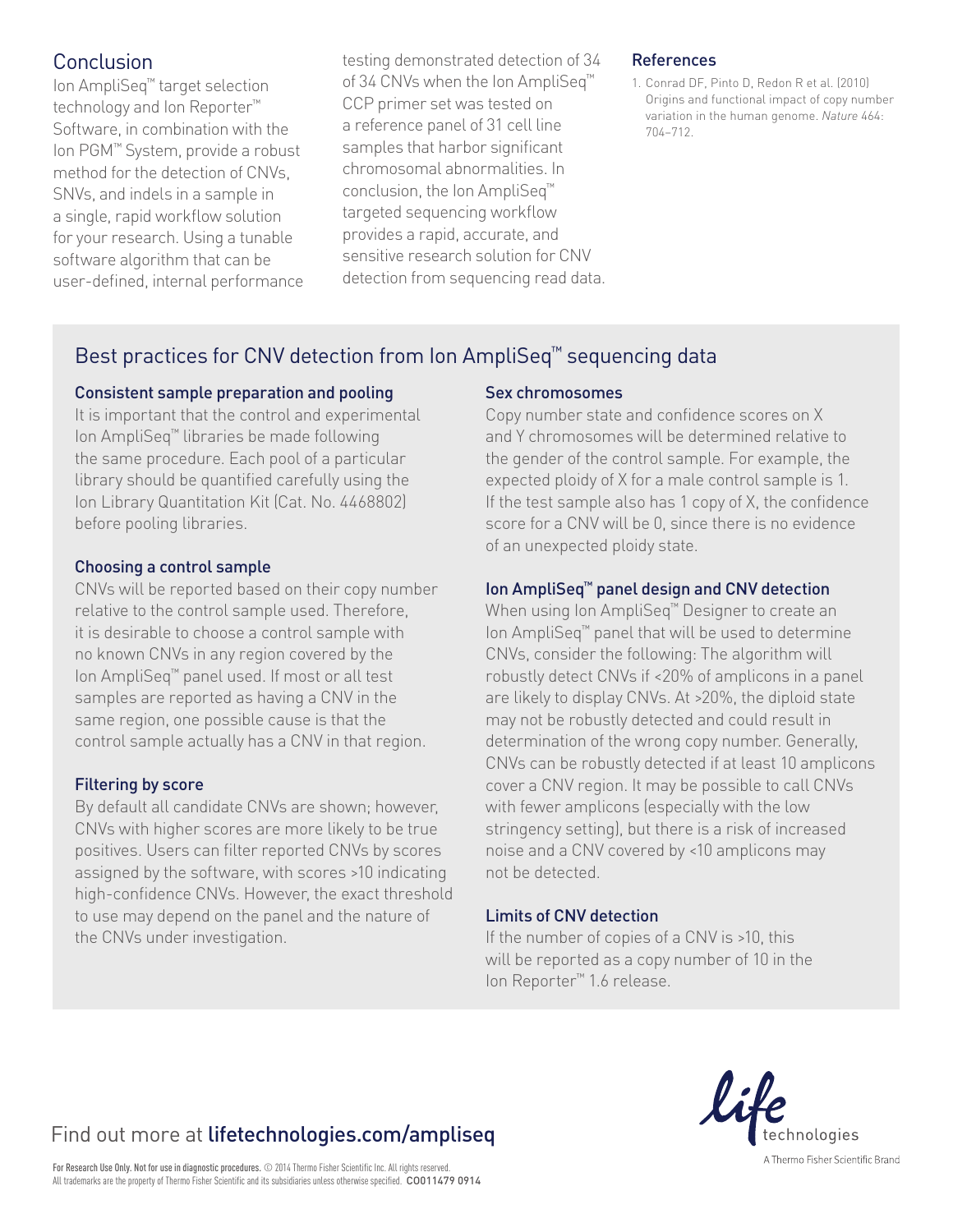### SUPPLEMENTARY INFORMATION

### Methods Targeted DNA sequencing

Cell line gDNA from 31 samples was obtained from The Coriell Institute of Medical Research. These samples are applicable to CNV analysis since the cell line genomes harbor significant chromosomal aberrations and have been previously characterized as part of a 45-sample set used as reference material by the CDC Genetic Testing Reference Materials Coordination Program (GeT-RM). The samples were previously genotyped on the Affymetrix Genome-Wide Human SNP Array 6.0 platform, and G-banding karyotype analysis was performed and, in many instances, fluorescence *in situ* hybridization (FISH) was done. Affymetrix Genome-Wide Human SNP Array 6.0 genotyping data for these samples are available from dbGaP (dbGaP Study Accession: phs000269.v1.p1).

Prior to amplification, the gDNA concentration was determined using the TaqMan® RNase P Detection Reagents Kit following the standard protocol on a ViiA™ 7 Real-Time PCR System. Library construction was performed with the Ion AmpliSeq<sup>™</sup> Library Kit Version 2.0 (Cat. No. 4475345) using DNA amplified with the Ion AmpliSeq™ Comprehensive Cancer Panel primer set following

the standard kit protocol (40 ng; 10 ng per primer pool) for each Coriell sample (test). Ion AmpliSeq™ libraries were also constructed from Control DNA CEPH Individual 1347-02 (Cat. No. 403062) and from NA12878 (controls). In all analyses, either of these two samples was used as the control. It is important that both the control and test Ion AmpliSeq™ libraries be constructed following the same procedure and that each pool of a library be quantified carefully using the Ion Library Quantitation Kit (Cat. No 4468802) prior to pooling.

Template preparation and sequencing were performed in separate runs and on separate chips for control and test libraries. Libraries were clonally amplified with the Ion OneTouch™ 200 Template Kit v2 DL and the Ion OneTouch™ System for templating and enrichment prior to chip loading. Sequencing was performed using the Ion PGM™ Sequencing 200 Kit v2 and the Ion 318™ Chip.

#### Data analysis

CNV detection was performed using an algorithm based on a Hidden Markov Model (HMM). The algorithm uses normalized read coverage across amplicons to predict the copy number or ploidy states (0, 1, 2, 3, etc.). Prior to copy number state determination, read coverage is corrected for GC bias and compared to a baseline coverage that is constructed from control samples using regions with known ploidy states. When using the paired-sample workflow, the known ploidy state is 2 for autosomes, while customer-specified gender for control samples is required for known ploidy state determination of the sex chromosomes.

#### CNV region boundary determination

Using the HMM framework, the algorithm utilizes all the coverage information for a sample in a statistical model that determines the likelihood of the coverage for a particular genomic region belonging to an alternate ploidy state. Low read coverage in either the research sample or control sample with significant variation will appropriately lower the support for that genomic region in the statistical model. The HMM framework determines the optimal path through the ploidy states that will maximize the total ploidy state likelihoods when state transition penalties are considered. Transition penalties for regions with no coverage data scale down proportionally with the length of the region.

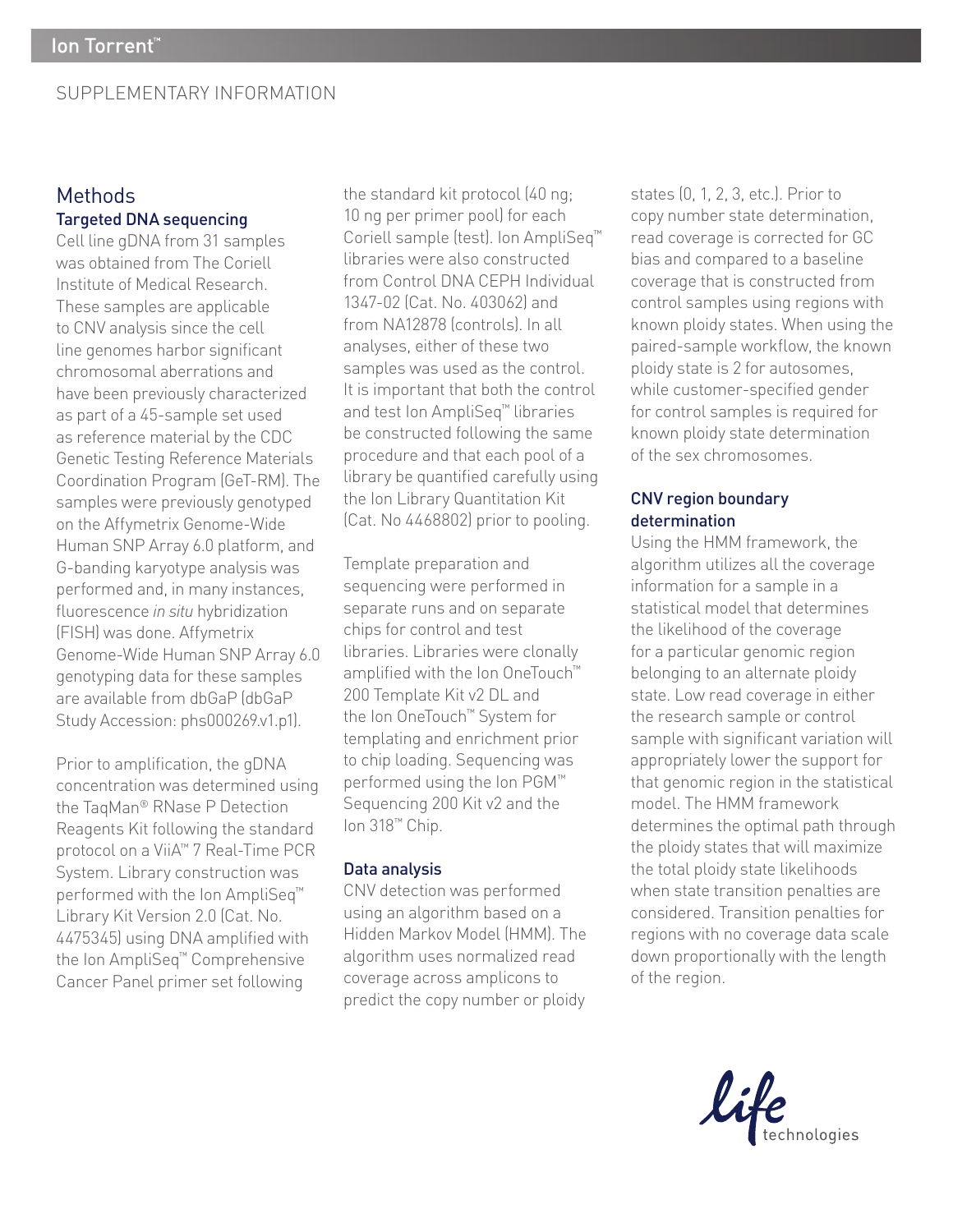#### Tunable CNV detection sensitivity

The state transition penalty value, with scaling factors, allows for a tunable algorithm with large transition penalties, resulting in a smaller number of called CNV regions. Algorithm parameters have been tuned for Ion AmpliSeq™ panel-generated sequencing data using technical sample replicate data as well as samples with known CNVs. There is a choice of three levels of sensitivity: low, medium, or high. High sensitivity enables more permissive CNV detection, detecting smaller CNVs and CNVs with less evidence or in noisy regions, but with a higher probability of detecting false-positive CNVs. The medium setting is the default setting and is the recommended initial setting for CNV detection in your research.

### Confidence and precision quality metrics for CNV prediction output

In addition to predicting copy number regions and the associated ploidy, the algorithm calculates two quality metrics: confidence and precision for each region. Confidence is defined as a log ratio between the called ploidy state likelihood of the region and the expected ploidy state likelihood. Large confidence values (>20) indicate the algorithm is very certain that the ploidy state differs

from the expected. Precision is defined as a log ratio between the likelihood of the assigned ploidy state and a next-closest state. Small precision (<10) denotes the uncertainty in the absolute ploidy value assignment. It is possible that high ploidy states (e.g., copy number state >5) will have low precision and high confidence, indicating that the algorithm is uncertain about the absolute ploidy value, but quite certain about the existence of a ploidy state that is different from the expected (i.e., high confidence that a copy number increase is present, but uncertainty whether the exact copy number is 5 or 6).

Table A. Sample set of 31 samples with a total of 34 CNV regions. The size of duplications (dup) and deletions (del), ploidy, and chromosomal location are indicated as detected by microarray and sequence read data. For each sequence read CNV call, the confidence and precision scores are listed.

| <b>Description and</b><br><b>Coriell catalog ID</b>                        | ISCN (hg18)                                                                                                                                | Microarray (hg18)             |                | Chromosome      | Sequence read (hq19)                           |                     |              |            |           |  |
|----------------------------------------------------------------------------|--------------------------------------------------------------------------------------------------------------------------------------------|-------------------------------|----------------|-----------------|------------------------------------------------|---------------------|--------------|------------|-----------|--|
|                                                                            |                                                                                                                                            | CNV size                      | Ploidy         |                 | Amplicon<br>coverage size<br>across CNV region | No. of<br>amplicons | Ploidy       | Confidence | Precision |  |
| Potocki-Shaffer<br>Syndrome<br>[GM22624]                                   | 46, XX, del(11)(p12p11.2). arr<br>11p12p11.2(40433344-46031324)x1                                                                          | $5.60 \times 10^{6}$<br>(del) | $\mathbf{1}$   | 11              | $1.48 \times 10^5$ (del)                       | 31                  | $\mathbf{1}$ | 33.3       | 33.3      |  |
| <b>Chromosome Deletion</b><br>[GM06936]                                    | 46, XX, del(10)(p13). arr<br>10p15.3p13(94427-12918932)x1                                                                                  | $1.28 \times 10^{7}$<br>(del) | $\overline{1}$ | 10              | $429 \times 10^{6}$ (del)                      | 26                  | $\mathbf{1}$ | 9.5        | 9.5       |  |
| Smith-Magenis<br>Syndrome<br>[GM13476]                                     | 46, XX.ish del(17)(p11.2p11.2)(D17S<br>$29$ -).arr<br>17p11.2(16704280-20336467)x1                                                         | $363 \times 10^{6}$<br>(del)  | $\mathbf{1}$   | 17              | $1.45 \times 10^{4}$ [del]                     | 24                  | $\mathbf{1}$ | 8.7        | 8.7       |  |
| Greig Cephalopoly-<br>syndactyly Syndrome<br>(GM10925)                     | 46, XY, del(7)(p14p12).arr<br>7p14.1p11.2(38598541-54681998)x1                                                                             | $1.61 \times 10^{7}$<br>(del) | $\overline{1}$ | $7\overline{ }$ | $1.10 \times 10^5$ (del)                       | 18                  | $\mathbf{1}$ | 15.0       | 15.0      |  |
| Chromosome 1p36<br>Deletion Syndrome<br>[GM22991]                          | 46, XX.ish del(1)(p36.32)(CEB108/<br>T7-, SKI-, D1S3739+).arr<br>1p36.32(742429-5215341)x1                                                 | $4.47 \times 10^{6}$<br>(del) | $\overline{1}$ | $\mathbf{1}$    | $6.69 \times 10^{3}$ [del]                     | 11                  | $\mathbf{1}$ | 10.2       | 10.2      |  |
| <b>Chromosome Deletion</b><br>[GM09216]                                    | 46, XY, del(2)(p25.1p23).arr<br>2p25.1p23.3(10260988-27005382)x1,<br>4q31.22(145061542-145162384)x1                                        | $1.67 \times 10^{7}$<br>(del) | $\overline{1}$ | 2               | $9.45 \times 10^{6}$ (del)                     | 111                 | $\mathbf{1}$ | 144.0      | 144.0     |  |
| Chromosome Deletion                                                        | 46, XY, del (10) (q11.2q22.1). arr                                                                                                         | $2.62 \times 10^{7}$          | $\overline{1}$ | 10              | $3.34 \times 10^{4}$ [del]                     | 119                 | $\mathbf{1}$ | 26.5       | 26.5      |  |
| [GM11672]                                                                  | 10q11.22q22.2(48962457-75120713)<br>x1                                                                                                     | (del)                         |                |                 | $1.20 \times 10^5$ (del)                       |                     | 1            | 107.5      | 107.5     |  |
| Gilles De La Tourette<br>Syndrome<br>(GM10989)                             | 46, XY, del(9)(p23). ish del(9)<br>(p23)(ptel 30-, D9Z+, wcp9+).arr<br>9p24.3p23(36587-11986831)x1                                         | $1.20 \times 10^{7}$<br>(del) | $\overline{1}$ | 9               | $3.71 \times 10^{6}$ (del)                     | 129                 | $\mathbf{1}$ | 160.6      | 160.6     |  |
| Adenosine Deaminase<br>Deficiency With No<br>Immunodeficiency<br>(GM07945) | 46, XY, del(20) (q12q13.1). arr<br>8p23.1(7318699-7847304)x3,<br>13q12.11(19701062-19932295)x1,<br>20q11.22q13.12(32961915-44293878)<br>x1 | $1.13 \times 10^{7}$<br>(del) | $\mathbf{1}$   | 20              | $5.50 \times 10^{6}$ (del)                     | 168                 | $\mathbf{1}$ | 166.9      | 166.9     |  |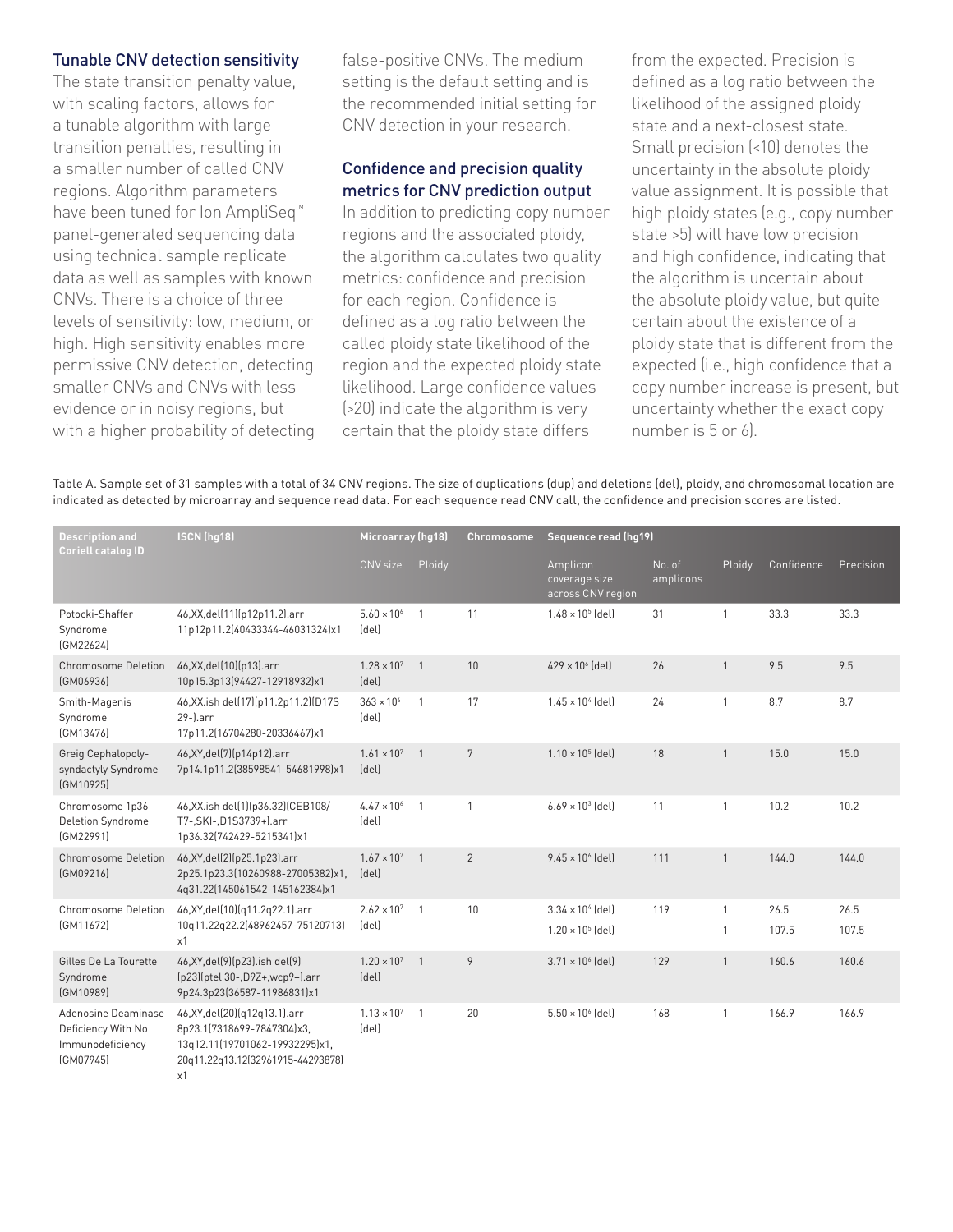| <b>Description and</b><br><b>Coriell catalog ID</b>           | ISCN (hg18)                                                                                                                                                                                        | Microarray (hg18)             |                   | Chromosome       | <b>Sequence read (hq19)</b>                    |                     |                |             |           |  |
|---------------------------------------------------------------|----------------------------------------------------------------------------------------------------------------------------------------------------------------------------------------------------|-------------------------------|-------------------|------------------|------------------------------------------------|---------------------|----------------|-------------|-----------|--|
|                                                               |                                                                                                                                                                                                    | CNV size                      | Ploidy            |                  | Amplicon<br>coverage size<br>across CNV region | No. of<br>amplicons | Ploidy         | Confidence  | Precision |  |
| <b>Chromosome Deletion</b><br>[GM12606]                       | 47, XY, + del(13) (q21.2). arr<br>13q11q21.2(17943628-59139422)x3                                                                                                                                  | $4.12 \times 10^{7}$<br>(dup) | 3                 | 13               | $2.22 \times 10^{7}$ (dup)                     | 175                 | 3              | 141.9       | 81.2      |  |
| Duplicated<br>Chromosome<br>(GM09367)                         | 46, XX, dup(6) (q21q24). ish<br>dup(6)(q21q24)(wcp6+).arr<br>6q21q24.2(107861056-143105847)x3                                                                                                      | $3.52 \times 10^{7}$<br>(dup) | $\mathfrak{Z}$    | $\boldsymbol{6}$ | $2.93 \times 10^{7}$ (dup)                     | 187                 | $\sqrt{3}$     | 134.3       | 96.9      |  |
| Trichorhinophalan-<br>geal Syndrome, Type                     | 46, XX, del (8) (q23q24.1). arr<br>1q23.3(159775402-159923110)x3,                                                                                                                                  | $1.22 \times 10^{7}$<br>(del) | $\mathbf{1}$      | 8                | $5.89 \times 10^{6}$ (del)                     | 193                 | $\mathbf{1}$   | 250.6       | 250.6     |  |
| II (Langer-Giedion<br>Syndrome)<br>(GM09888)                  | 8p23.1(7241689-7814569)x3,<br>8q23.<br>1q24.12(107189214-119363784)<br>x1,14q22.1(49891851-50724999)x1,<br>22q11.21(17256416-17420071)x3                                                           | $8.33 \times 10^{5}$<br>(del) | $\mathbf{1}$      | 14               | $9.86 \times 10^{4}$ (del)                     | 70                  | $\mathbf{1}$   | 83.9        | 83.9      |  |
| Trisomy 9<br>(GM05067)                                        | 47, XY, +del(9)(q11) mat.arr<br>9p24.3p11.2(36587-44806024)x3                                                                                                                                      | $4.48 \times 10^{7}$<br>(dup) | 3                 | $\overline{9}$   | $3.20 \times 10^{7}$ (dup)                     | 267                 | $\mathfrak{Z}$ | 204.5       | 81.2      |  |
| <b>Inverted Duplication</b><br>Deletion<br>[GM14485]          | 46, XY, der (8) del (8) (p23.1) dup (8)<br>(p23.1p11.2).ish der(8)del(8)(p23.1)<br>dup(8)(p23.1p11.2)(wcp8+,D8S596-).<br>arr<br>8p23.3p23.1(160290-7213701)x1,<br>8p23.1p11.1(12572787-43719525)x3 | $3.11 \times 10^{7}$<br>(dup) | 3                 | 8                | $1.20 \times 10^{7}$ (dup)                     | 284                 | 3              | 221.6       | 89.1      |  |
| Translocated<br>Chromosome<br>(GM06226)                       | 46, XY, der(1)t(1; 16)(q44; p12) mat.arr<br>1q44(245373155-247190999)x1,<br>16p13.3p12.2(25815-21297471)x3,<br>16p12.1(21853546-22612021)x3                                                        | $2.13 \times 10^7$ 3<br>(dup) |                   | 16               | $1.38 \times 10^{7}$ (dup)                     | 285                 | 3              | 187.8       | 114.6     |  |
| Duplicated<br>Chromosome<br>(GM20022)                         | 46, XY, dup(3)(q21q29). ish dup(3)<br>(q21q29)(wcp3+,D3S4560+).arr<br>3q22.2q29(136044785-197137370)x3                                                                                             | $6.11 \times 10^{7}$<br>(dup) | 3                 | 3                | $6.11 \times 10^{7}$ (dup)                     | 313                 | 3              | 284.4       | 93.3      |  |
| <b>Chromosome Deletion</b><br>(GM10985)                       | 46, XX, del (3) (p25). arr<br>3p26.3p25.3(35333-10305377)x1                                                                                                                                        | $1.03 \times 10^{7}$<br>(del) | $\mathbf{1}$      | $\sqrt{3}$       | $7.00 \times 10^{6}$ (del)                     | 95                  | $\mathbf{1}$   | 122.5       | 122.5     |  |
| Chromosome Deletion<br>(GM11213)                              | 46, XX, del(2)(q32.1q33).arr<br>2q32.1q33.2(186818448-204311174)<br>x1                                                                                                                             | $1.75 \times 10^{7}$<br>(del) | $\mathbf{1}$      | $\overline{2}$   | $7.64 \times 10^{6}$ (del)                     | 93                  | $\mathbf{1}$   | 121.1       | 121.1     |  |
| Wolf-Hirschhorn<br>Syndrome<br>[GM22601]                      | 46, XY, del (4) (p15.2). arr<br>4p16.3p15.2(55665-25591051)x1                                                                                                                                      | $2.55 \times 10^{7}$<br>(del) | $\mathbf{1}$      | 4                | $1.80 \times 10^5$ (del)                       | 85                  | $\mathbf{1}$   | 44.9        | 44.9      |  |
| Aneuploid<br>Chromosome Number<br>- Non-Trisomic<br>[GM01201] | 45, XX, - 21. arr<br>21q11.2q22.3(13322592-46921373)<br>x1                                                                                                                                         | $3.36 \times 10^{7}$<br>(del) | $\overline{1}$    | 21               | $1.02 \times 10^{7}$ (del)                     | 73                  | $\mathbf{1}$   | 40.2        | 40.2      |  |
| <b>Chromosome Deletion</b><br>[GM08331]                       | 46, XY, del(13) (q32q33).arr<br>8p23.1(7254763-7864765)x3,<br>13q32.1q33.3(96956971-109061570)<br>x1                                                                                               | $1.21 \times 10^7$ 1<br>(del) |                   | 13               | $2.97 \times 10^{4}$ (del)                     | 45                  | $\mathbf{1}$   | 56.3        | 56.3      |  |
| Derivative<br>Chromosome<br>(GM05966)                         | 46, XY, dup [14] (q22q24). arr<br>14q22.2q24.3(54038516-75217413)<br>x3                                                                                                                            | $2.12 \times 10^7$ 3<br>(dup) |                   | 14               | $5.15 \times 10^{4}$ (dup)                     | 41                  | 3              | 8.6         | 8.6       |  |
| XXXX Syndrome<br>[GM01416]                                    | 48, XXXX.arr(X) x4, (Y) x0                                                                                                                                                                         | $1.55 \times 10^8$ 4<br>(dup) |                   | X                | $1.13 \times 10^8$ (dup)                       | 643                 | 4              | 3134.9      | 42.2      |  |
| Turner Syndrome<br>(GM20027)                                  | 45, X. arr(X) x 1, (Y) x 0                                                                                                                                                                         | $1.55 \times 10^{8}$<br>(del) | $\overline{1}$    | Χ                | $1.13 \times 10^8$ (del)                       | 643                 | $\mathbf{1}$   | $\mathbb O$ | 735.9     |  |
| XXY Syndrome;<br>Klinefelter Syndrome<br>(GM17867)            | 47, XXY. arr(X) x2, (Y) x1                                                                                                                                                                         | $1.55 \times 10^8$<br>(dup)   | $\overline{2}$    | X                | $1.13 \times 10^8$ (dup)                       | 643                 | $\overline{2}$ | 1074.3      | 197.8     |  |
| Turner Syndrome<br>(GM13019)                                  | 46, X, idic(X)(p10)[25]/46, X, del(X)<br>(p10)[16]/45,X[9].arr                                                                                                                                     | $5.68 \times 10^7$ 1<br>(del) |                   | Χ                | $1.23 \times 10^{7}$ (del)                     | 291                 | $\mathbf{1}$   | $\mathbb O$ | 271.6     |  |
|                                                               | Xp22.33p11.1(108464-56912309)x1,<br>Xp11.1q28(62260103-153703648)<br>$x2^{\degree}3$                                                                                                               | $9.14 \times 10^{7}$<br>(dup) | $2 - 3$<br>(mosa- | Χ                | $1.35 \times 10^{7}$ (dup)                     | 328                 | 3              | 402.5       | 14.0      |  |
|                                                               |                                                                                                                                                                                                    |                               | ic)               |                  | $7.69 \times 10^{7}$                           |                     | $\overline{2}$ | 362.4       | 0.6       |  |